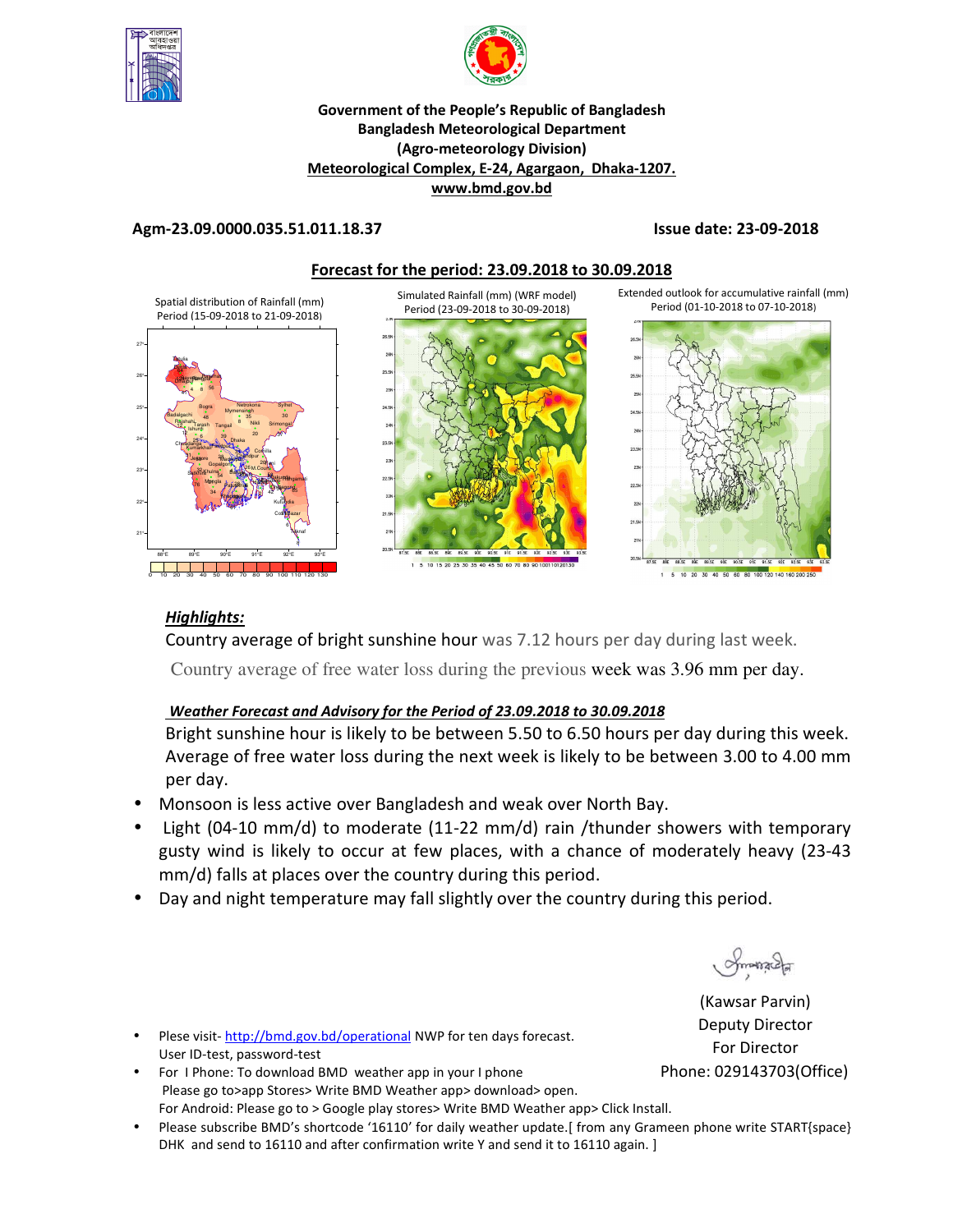### **Short Weather description Period: 15.09.2018 to 21.09.2018** Maximum And Minimum Temperature (Range and Extreme)

| <b>Divisions</b><br><b>Maximum temperature</b><br>range in <sup>o</sup> C |      |  | <b>Highest maximum</b><br>temperature in <sup>o</sup> C |  |                           |      | Minimum temperature<br>Range in <sup>o</sup> C |                              | Lowest minimum<br>temperature in <sup>o</sup> C |         |                                       |      |              |
|---------------------------------------------------------------------------|------|--|---------------------------------------------------------|--|---------------------------|------|------------------------------------------------|------------------------------|-------------------------------------------------|---------|---------------------------------------|------|--------------|
| <b>Dhaka</b>                                                              | 28.4 |  | $-36.5$                                                 |  | <sup>o</sup> C Dhaka      | 36.5 |                                                | $^{\circ}$ C24.0             | $\overline{\phantom{0}}$                        | 29.3    | <sup>o</sup> C Gupalgonj              | 24.0 | °c           |
| Mymensingh                                                                | 32.5 |  | $-35.7$                                                 |  | <sup>"</sup> C Mymensingh | 35.7 |                                                | $^{\circ}$ C25.0             |                                                 |         | $-27.2$ <sup>o</sup> C Netrokona      | 25.0 | °c           |
| Chattogram                                                                | 31.8 |  | $-36.6$                                                 |  | <sup>o</sup> C M. Court   | 36.6 |                                                | $^{\circ}$ C23.0             |                                                 | $-28.9$ | <sup>o</sup> C Rangamati              | 23.0 | °c           |
| Sylhet                                                                    | 33.0 |  | $-36.2$                                                 |  | <sup>o</sup> C Svlhet     | 36.2 |                                                | $^{\circ}$ C24.1             |                                                 |         | $-26.9$ $\degree$ C Srimongal         | 24.1 | °c           |
| Rajshahi                                                                  | 30.5 |  | $-36.0$                                                 |  | <sup>o</sup> C Rajshahi   | 36.0 |                                                | $^{\circ}$ C24.8             |                                                 |         | $-$ 28.0 $^{\circ}$ C shurdi & Tarash | 24.8 | $^{\circ}$ C |
| Rangpur                                                                   | 26.4 |  | $-35.8$                                                 |  | <sup>o</sup> C Dinajpur   | 35.8 |                                                | $^{\circ}$ C22.2             |                                                 |         | $-27.0$ <sup>o</sup> C Tetulia        | 22.2 | $^{\circ}$ c |
| Khulna                                                                    | 28.2 |  | $-37.2$                                                 |  | <sup>o</sup> C Jashore    | 37.2 |                                                | $^{\circ}$ C24.0             | $\sim$                                          |         | 28.6 °C Kumarkhali                    | 24.0 | °c           |
| <b>Barishal</b>                                                           | 29.9 |  | $-37.3$                                                 |  | <sup>o</sup> C Bhola      | 37.3 |                                                | $^{\circ}$ C <sub>24.3</sub> |                                                 | 28.2    | <sup>o</sup> C Khepupara              | 24.3 | °c           |

| Name of the<br><b>Divisions</b> | Name of the<br><b>Stations</b> | Total<br>Rainfall<br>in (mm) | Normal<br>Rainfall<br>in $(mm)$ | Deviation<br>in % | Total<br>Rainy<br>days | Average<br>M ax<br>Humidity | Average<br>M in | Average<br>M ax.<br>Humidity temp in °C | Average<br>Normal<br>M ax. | Average<br>Min.<br>temp in ° | Average<br>Normal<br>M in. |
|---------------------------------|--------------------------------|------------------------------|---------------------------------|-------------------|------------------------|-----------------------------|-----------------|-----------------------------------------|----------------------------|------------------------------|----------------------------|
|                                 |                                |                              |                                 |                   |                        | in %                        | in %            |                                         | temp in<br>°C              | С                            | temp in<br>°C              |
| Dhaka                           | Dhaka                          | 31                           | 64                              | $-52$             | 03                     | 092                         | 055             | 34.9                                    | 32.3                       | 27.2                         | 25.9                       |
|                                 | Faridpur                       | 28                           | 59                              | $-53$             | 03                     | 96                          | 060             | 34.5                                    | 32.2                       | 26.0                         | 26.0                       |
|                                 | Madaripur                      | 4                            | 59                              | -93               | 02                     | 96                          | 54              | 34.4                                    | 32.1                       | 26.8                         | 25.1                       |
|                                 | Nikli                          | 20                           | $^{\star\star}$                 | $***$             | 03                     | 092                         | 077             | 34.3                                    | **                         | 26.7                         | $\star\star$               |
|                                 | Tangail                        | 39                           | 60                              | -35               | 03                     | 095                         | 056             | 34.2                                    | 32.1                       | 25.1                         | 25.3                       |
|                                 | Gopalgonj                      | 54                           | $\star\star$                    | ***               | 04                     | 095                         | 063             | 33.5                                    | **                         | 25.8                         |                            |
| Mymensingh                      | Mymensingh                     | 8                            | 73                              | -89               | 02                     | 95                          | 62              | 34.3                                    | 31.6                       | 26.1                         | 25.0                       |
|                                 | Netrokona                      | 35                           | $^{\star\star}$                 | $***$             | 02                     | 097                         | 064             | 34.0                                    | **                         | 26.0                         | $\star\star$               |
| Chattogram                      | Chattogram                     | 36                           | 55                              | -35               | 03                     | $\star\star$                | $\star\star$    | **                                      | 31.9                       | $\star\star$                 | 25.1                       |
|                                 | Sitakunda                      | 34                           | 66                              | -48               | 3                      | 99                          | 64              | 35.2                                    | 32.0                       | 25.5                         | 25.2                       |
|                                 | Rangamati                      | 65                           | 57                              | 14                | 04                     | $\star\star$                | $\star\star$    | **                                      | 32.0                       | $\star\star$                 | 24.5                       |
|                                 | Cox'sBazar                     | 6                            | 76                              | -92               | 3                      | 94                          | 67              | 33.8                                    | 31.6                       | 25.9                         | 25.1                       |
|                                 | Teknaf                         | 8                            | 71                              | -89               | $\mathbf{1}$           | $\star\star$                | $^{\star\star}$ | $\star\star$                            | 31.0                       | $\star\star$                 | 24.7                       |
|                                 | Hatiya                         | $\overline{c}$               | 81                              | -98               | 03                     | 99                          | 67              | 34.1                                    | 31.3                       | 26.6                         | 25.6                       |
|                                 | Sandw ip                       | 42                           | 82                              | $***$             | 04                     | 096                         | 063             | 035                                     | 31.2                       | 027                          | 25.4                       |
|                                 | Kutubdia                       | 51                           | 53                              | $-4$              | 05                     | 94                          | 64              | 34.2                                    | 31.5                       | 26.1                         | 25.5                       |
|                                 | Feni                           | 59                           | 64                              | -8                | 03                     | 096                         | 058             | 35.2                                    | 31.7                       | 26.0                         | 24.8                       |
|                                 | M.Court                        | 12                           | 68                              | -82               | 03                     | 95                          | 59              | 35.1                                    | 31.5                       | 27.1                         | 25.5                       |
|                                 | Chandpur                       | 26                           | 64                              | $***$             | 02                     | 096                         | 059             | 035                                     | 31.9                       | 027                          | 25.7                       |
|                                 | Cumilla                        | 20                           | 61                              | -67               | 02                     | 095                         | 057             | 34.5                                    | 32.2                       | 26.3                         | 25.2                       |
| <b>Sylhet</b>                   | Sylhet                         | 30                           | 109                             | -72               | 03                     | 95                          | 64              | 34.7                                    | 31.9                       | 25.8                         | 24.4                       |
|                                 | Srimongal                      | 37                           | 63                              | -41               | 02                     | 99                          | 057             | 34.9                                    | 32.2                       | 25.5                         | 24.0                       |
| Rajshahi                        | Rajshahi                       | 12                           | 56                              | -79               | 04                     | 097                         | 060             | 34.3                                    | 32.5                       | 25.9                         | 25.6                       |
|                                 | Bogura                         | 48                           | 60                              | -20               | 02                     | 097                         | 054             | 34.3                                    | 32.4                       | 26.5                         | 25.6                       |
|                                 | Ishurdi                        | 25                           | 53                              | -53               | 03                     | 097                         | 052             | 034                                     | 32.4                       | 026                          | 25.6                       |
|                                 | Badalgachi                     | 12                           | $\star\star$                    | $***$             | 02                     | 098                         | 061             | 33.3                                    | **                         | 25.8                         | $\star\star$               |
|                                 | Tarash                         | 6                            | $\star\star$                    | ***               | 02                     | 99                          | 55              | 33.4                                    | **                         | 26.7                         | $\star\star$               |
| Rangpur                         | Rangpur                        | 8                            | 67                              | -88               | 03                     | 096                         | 064             | 33.4                                    | 31.5                       | 25.8                         | 24.8                       |
|                                 | Dinajpur                       | 41                           | 64                              | -36               | 02                     | 096                         | 062             | 33.7                                    | 31.8                       | 25.5                         | 25.2                       |
|                                 | Sayedpur                       | 4                            | $\star\star$                    | ***               | 02                     | 95                          | 62              | 33.6                                    | **                         | 25.5                         | $\star\star$               |
|                                 | Rajarhat                       | 56                           | $\star\star$                    | ***               | 03                     | 097                         | 059             | 32.1                                    | **                         | 25.0                         | $\star\star$               |
|                                 | Tetulia                        | 64                           | $\star\star$                    | ***               | 02                     | 098                         | 067             | 32.3                                    | $\star\star$               | 24.6                         | $\star\star$               |
|                                 | Dimla                          | 124                          | $^{\star\star}$                 | ***               | 01                     | 097                         | 069             | 32.9                                    | **                         | 26.0                         | $**$                       |
| Khulna                          | Khulna                         | 21                           | 51                              | -59               | 03                     | 97                          | 54              | 34.8                                    | 32.7                       | 27.0                         | 26.0                       |
|                                 | Mongla                         | 34                           | $\star\star$                    | ***               | 02                     | 097                         | 085             | 033.5                                   | **                         | 27.1                         | $\star\star$               |
|                                 | Jashore                        | 32                           | 50                              | -36               | 03                     | $\star\star$                | $\star\star$    | **                                      | 33.0                       | $\star\star$                 | 25.5                       |
|                                 | Chuadanga                      | 31                           | 70                              | -56               | 03                     | 97                          | 60              | 34.5                                    | 33.0                       | 25.9                         | 25.8                       |
|                                 | Satkhira                       | 76                           | 50                              | 52                | 03                     | 098                         | 055             | 34.2                                    | 32.7                       | 26.8                         | 25.8                       |
|                                 | Kumarkhali                     | 53                           | $**$                            | $***$             | 03                     | 100                         | 53              | 33.8                                    | **                         | 26.3                         | **                         |
| <b>Barishal</b>                 | Barisal                        | 28                           | 59                              | -53               | 03                     | 098                         | 059             | 34.4                                    | 32.1                       | 26.4                         | 25.5                       |
|                                 | <b>Bhola</b>                   | $\overline{4}$               | 65                              | -94               | 02                     | 097                         | 057             | 35.4                                    | 31.6                       | 26.9                         | 25.7                       |
|                                 | Patuakhali                     | 33                           | 68                              | -51               | 04                     | 096                         | 062             | 34.6                                    | 31.9                       | 27.0                         | 25.8                       |
|                                 | Khepupara                      | 61                           | 59                              | 3                 | 03                     | 097                         | 065             | 034                                     | 31.4                       | 027                          | 25.7                       |

#### *Rainfall analysis* and *average temperature:-*

Analyses contained in this bulletin are based on preliminary \* un-checked data. \*\* Data not received. \*\*\* Data not available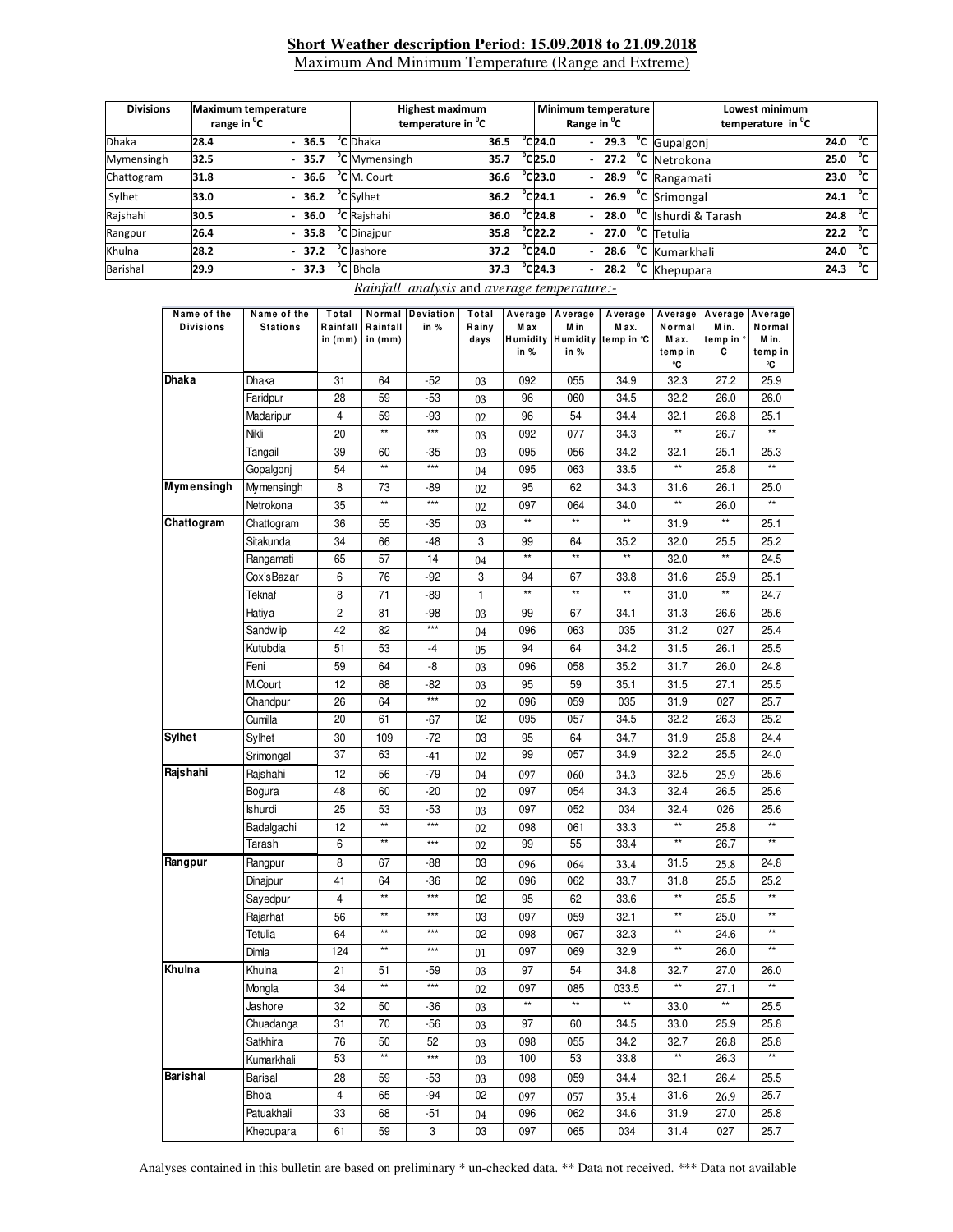

Spatial distribution of Rainfall (mm). Period (15-09-2018 to 21-09-2018)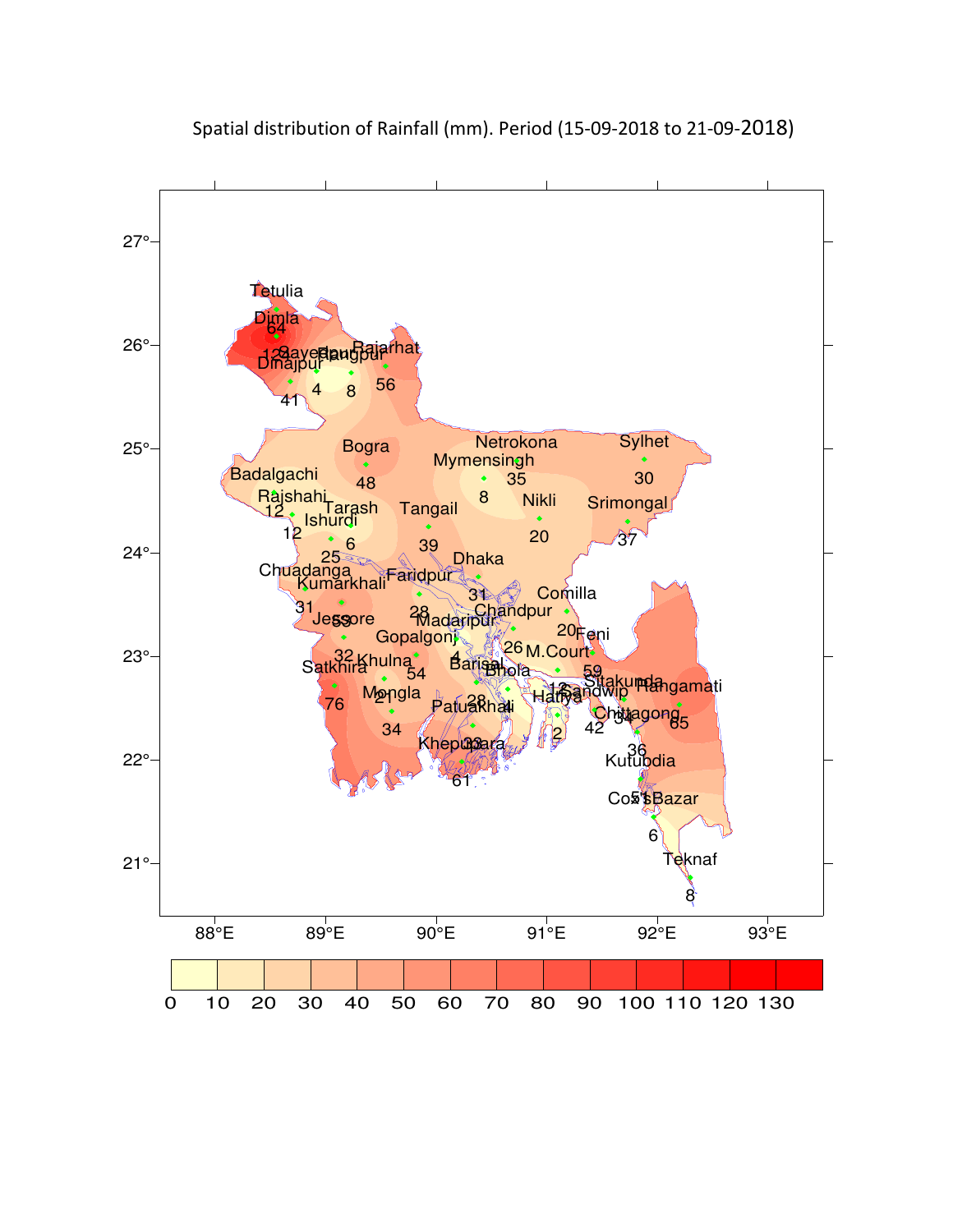



গণপ্রজাতন্ত্রী বাংলাদেশ সরকার

বাংলাদেশ আবহাওয়া অধিদপ্তর

কৃষি আবহাওয়া মহাশাখা

আবহাওয়া ভবন, ই-২৪, আগারগাঁও, ঢাকা-১২০৭।

Simulated Rainfall (mm) (WRF model)

www.bmd.gov.bd এজিএম-২৩.০৯.০০০০.০৩৫.৫১.০১১.১৮.৩৭

তারিখ: ২৩-০৯-২০১৮ খ্রিঃ

পর্বাভাসের সময়কাল: ২৩-০৯-২০১৮ থেকে ৩০-০৯-২০১৮

Spatial distribution of Rainfall (mm) Period (15-09-2018 to 21-09-2018)







Extended outlook for accumulative rainfall (mm) Period (01-10-2018 to 07-10-2018)



প্ৰধান বৈশিষ্ট্য সমূহঃ-

গত সপ্তাহে দেশের দৈনিক উজ্জল সূর্যকিরণ কালের গড় ৭.১২ ঘন্টা ছিল । গত সপ্তাহে দেশের দৈনিক বাষ্পীভবনের গড় ৩.৯৬ মিঃ মিঃ ছিল।

## আবহাওয়ার পূর্বাভাসঃ ২৩-০৯-২০১৮ থেকে ৩০-০৯-২০১৮ ইং পর্যন্ত।

এ সপ্তাহে দৈনিক উজ্জল সূর্য কিরণ কাল ৫.৫০ থেকে ৬.৫০ঘন্টার মধ্যে থাকতে পারে ।

আগামী সপ্তাহের বাঙ্গীভবনের দৈনিক গড় ৩.০০ মিঃ মিঃ থেকে ৪.০০ মিঃ মিঃ থাকতে পারে।

- মৌসুমী বায়ু বাংলাদেশের উপর কম সক্রিয় এবং উত্তর বঙ্গোপসাগরে দূর্বল অবস্থায় বিরাজ করছে ।
- এ সময়ে সারাদেশের কিছু কিছু স্থানে অস্থায়ী দমকা হাওয়াসহ হালকা (০৪-১০ মিঃ মিঃ/দিন) থেকে মাঝারি (১১-২২ মিঃ মিঃ/দিন) ধরনের বৃষ্টি/বজ্রবৃষ্টি হতে পারে। সেই সাথে দেশের কোথাও কোথাও মাঝারি ধরনের ভারী (২৩-৪৩ মিঃমিঃ/দিন) বৰ্ষণ হতে পাৱে।
- এ সময়ে সারাদেশে দিন ও রাতের তাপমাত্রা সামান্য হ্রাস পেতে পারে।

 $max_{\mathcal{A}}$ 

(কাওসার পারভীন) উপপরিচালক পরিচালকের পক্ষে টেলিফোন: ০২৯১৪৩৭০৩ (অফিস)

- Plese visit-http://bmd.gov.bd/operational NWP for ten days forecast. User ID-test, password-test
- For I Phone: To download BMD weather app in your I phone Please go to>app Stores> Write BMD Weather app> download> open. For Android: Please go to > Google play stores> Write BMD Weather app> Click Install.
- Please subscribe BMD's shortcode '16110' for daily weather update. [ from any Grameen phone write START{space} DHK and send to 16110 and after confirmation write Y and send it to 16110 again. ]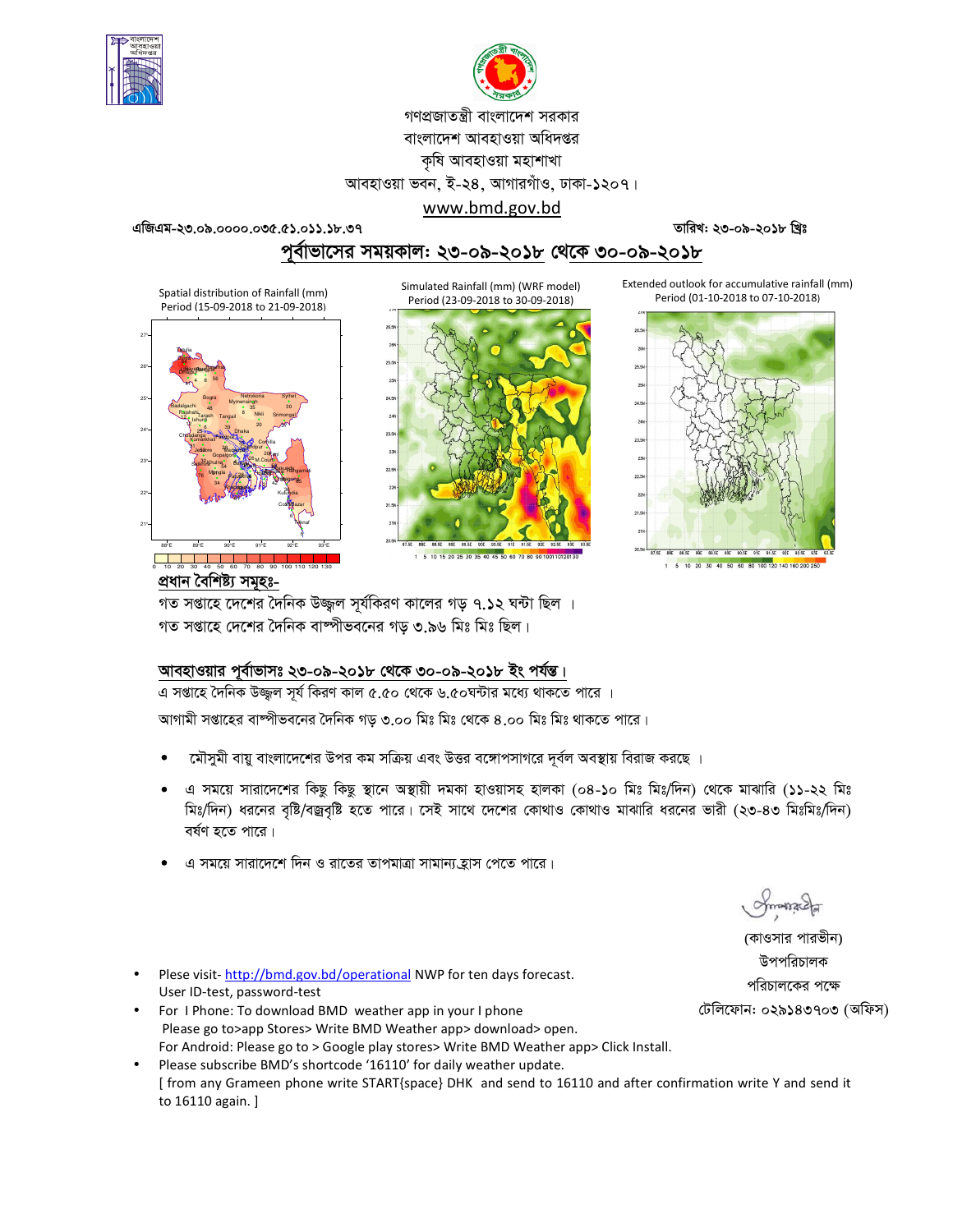## সংক্ষিপ্ত আবহাওয়া বিবরণী, সমূহ ১৫-০৯-২০১৮ থেকে ২১-০৯-২০১৮

| বিভাগ     | সর্বোচ্চ তাপমাত্রার পরিসর |                          |                    | সৰ্বোচ্চ তাপমাত্ৰা <sup>°</sup> | সেঃ                                       |      | সর্বনিম তাপমাত্রার পরিসর <sup>e</sup> সেঃ |                |                         | সর্বনিম্ন তাপমাত্রা °সেঃ |  |
|-----------|---------------------------|--------------------------|--------------------|---------------------------------|-------------------------------------------|------|-------------------------------------------|----------------|-------------------------|--------------------------|--|
| ঢাকা      | $\lambda b.8$             | $\sim$                   | ৩৬.৫ ° সেঃ         | ঢাকা                            | ৩৬.৫ °সেঃ                                 | ২৪.০ | ২৯.৩                                      |                | সেঃ গোপালগঞ্জ           | $^{\circ}$ সেঃ<br>২৪.০   |  |
| ময়মনসিংহ | ৩২.৫                      | $\sim$                   | ত $6.9^\circ$ সেঃ  | ময়মনসিংহ                       | ত $6.9^\circ$ সেঃ ২৫.০                    |      | ২৭.২                                      | সেঃ            | নেত্ৰকোনা               | $^{\circ}$ সেঃ<br>২৫.০   |  |
| চটগ্ৰাম   | ৩১.৮                      | $\overline{\phantom{0}}$ | ৩৬.৬ ° সেঃ         | মাইজদী কোৰ্ট                    | ৩৬.৬ $^{\circ}$ সেঃ ২৩.০                  |      | ২৮.৯                                      | $^{\circ}$ সেঃ | রাসামাটি                | $^{\circ}$ সেঃ<br>২৩.০   |  |
| সিলেট     | ৩৩.০                      | $\sim$                   | <i>৩</i> ৬.২ ° সেঃ | সিলেট                           | <u>তড.২<math>^{\circ}</math> সেঃ</u> ২৪.১ |      | ২৬.৯                                      | $^{\circ}$ সেঃ | শ্ৰীমঙ্গল               | ২৪.১ ° সেঃ               |  |
| রাজশাহী   | ৩০.৫                      | $\sim$                   |                    | ৩৬.০ ° সেঃ বাজশাহী              | ৩৬.০ ° সেঃ                                | ২৪.৮ | ২৮.০                                      | $^{\circ}$ সেঃ | ঈশ্বরদী ও তাডাশ         | ২৪.৮ ° সেঃ               |  |
| রংপুর     | ২৬.৪                      | $\overline{\phantom{0}}$ | ৩৫.৮ ° সেঃ         | দিনাজপুর                        | $00.5$ $^{\circ}$ সেঃ ২২.২                |      | ২৭.০                                      |                | <b>° সেঃ তেঁতুলিয়া</b> | ২২.২ ° সেঃ               |  |
| খুলনা     | ২৮.২                      | $\overline{\phantom{0}}$ | ৩৭.২ ° সেঃ         | যশোর                            | ৩৭.২ ° সেঃ                                | ২৪.০ | ২৮.৬                                      | $^{\circ}$ সেঃ | কুমারথালী               | ২৪.০ ° সেঃ               |  |
| বরিশাল    | ২৯.৯                      | $\sim$                   | ৩৭.৩ ° সেঃ  তোলা   |                                 | ত৭.৩ $^{\circ}$ সেঃ ২৪.৩                  |      | ২৮.২                                      |                | <b>° সেঃ খে</b> পুপাড়া | $^{\circ}$ সেঃ<br>২৪.৩   |  |

# <u> বৃষ্টিপাত বিশ্লেষন এবং স্বাভাবিক তাপমাত্ৰা :</u>

| বিভাগের নাম | স্টেশনের নাম | মোট<br>বৃষ্টিপাত<br>(মিঃমিঃ) | ষাভাবিক<br>বৃষ্টিপাত<br>(মিঃমিঃ) | বিছ্যুতি(%) | মোট<br>বৃষ্টিপাতের<br>দিন | সৰ্বোষ্ক গড<br>আৰ্দ্ৰতা<br>( %) | সৰ্বোনিম্ন<br>আৰ্দ্ৰতা<br>( %) | গড সৰ্বোষ্ক<br>তাপমাত্রা<br>(ডিগ্ৰী সেঃ) | গড<br>ষভাবিক<br>তাপমাত্রা<br>(ডিগ্ৰী<br>(সঃ) | সৰ্বনিম্ন<br>গড<br>তাপমাত্রা<br>(ডিগ্ৰী<br>(সঃ) | সৰ্বনিম্ন<br>ষাভাবিক<br>গড<br>তাপমাত্রা(<br>ডিগ্ৰী সেঃ) |
|-------------|--------------|------------------------------|----------------------------------|-------------|---------------------------|---------------------------------|--------------------------------|------------------------------------------|----------------------------------------------|-------------------------------------------------|---------------------------------------------------------|
| जका         | ঢাকা         | ৩১                           | ৬8                               | -65         | ೲ                         | ০৯২                             | oQQ                            | 08.5                                     | 0.50                                         | ২৭.২                                            | ২৫.৯                                                    |
|             | ফরিদপুর      | ২৮                           | ৫৯                               | -৫৩         | ೲ                         | ৯৬                              | ০৬০                            | 08.0                                     | ৩২.২                                         | ২৬.০                                            | ২৬.০                                                    |
|             | মাদারীপুর    | 8                            | ৫৯                               | -৯৩         | ০২                        | ৯৬                              | $Q$ 8                          | 08.8                                     | ৩২.১                                         | ২৬.৮                                            | ২৫.১                                                    |
|             | নিকলী        | ২০                           | **                               | ***         | ೲ                         | ০৯২                             | ०११                            | 08.0                                     | **                                           | ২৬.৭                                            | $**$                                                    |
|             | টাঙ্গাইল     | ৩৯                           | ৬০                               | -৩৫         | ೲ                         | ০৯৫                             | ০৫৬                            | 08.3                                     | ৩২.১                                         | ২৫.১                                            | ২৫.৩                                                    |
|             | গোপালগঞ্জ    | $Q$ 8                        | $**$                             | $***$       | 08                        | ০৯৫                             | 0.50                           | ৩৩.৫                                     | $**$                                         | ২৫.৮                                            | $**$                                                    |
| ময়মনসিংহ   | ময়মনসিংহ    | Ъ                            | ৭৩                               | -৮৯         | ০২                        | ৯৫                              | W                              | 08.0                                     | ৩১.৬                                         | ২৬.১                                            | ২৫.০                                                    |
|             | নেত্ৰকোনা    | ৩৫                           | $**$                             | ***         | ०२                        | ০৯৭                             | 048                            | 08.0                                     | $**$                                         | ২৬.০                                            | $\ast\ast$                                              |
| চট্টগ্ৰাম   | ঢট্টগ্ৰাম    | ৩৬                           | ¢¢                               | -06         | ೲ                         | **                              | $**$                           | $* *$                                    | ৩১.৯                                         | $**$                                            | ২৫.১                                                    |
|             | সীতাকুন্ড    | 98                           | لگانا                            | -8৮         | O                         | ৯৯                              | 98                             | ৩৫.২                                     | ৩২.০                                         | ১.৩۶                                            | ২৫.২                                                    |
|             | রাঙ্গামাটি   | W                            | 69                               | 58          | 08                        | **                              | $**$                           | $* *$                                    | ७२.०                                         | $**$                                            | 28.0                                                    |
|             | কক্সবাজার    | ৬                            | ৭৬                               | -৯২         | V                         | $\delta$ 8                      | ৬৭                             | ৩৩.৮                                     | 05.6                                         | ২৫.৯                                            | ২৫.১                                                    |
|             | টেকনাফ       | Ъ                            | ۹১                               | -৮৯         | ډ                         | $**$                            | **                             | **                                       | 0.20                                         | $**$                                            | २8.१                                                    |
|             | হাতিয়া      | ২                            | r)                               | -94         | ೲ                         | ৯৯                              | ৬৭                             | 08.5                                     | 0.00                                         | ২৬.৬                                            | ২৫.৬                                                    |
|             | সন্দ্বীপ     | 82                           | ৮২                               | $***$       | 08                        | ০৯৬                             | ০৬৩                            | ০৩৫                                      | ৩১.২                                         | ०२१                                             | 20.8                                                    |
|             | কুতুবদীয়া   | ¢۵                           | ৫৩                               | -8          | o¢                        | $\delta$ 8                      | 98                             | 08.5                                     | 0.6                                          | ২৬.১                                            | ১.৩۶                                                    |
|             | কেনী         | Q۵                           | ৬8                               | -b          | ೲ                         | ০৯৬                             | oQb                            | ৩৫.২                                     | ৩১.৭                                         | ২৬.০                                            | 28.5                                                    |
|             | মাইজদী কোট   | ډډ                           | yb                               | -৮২         | ೲ                         | ৯৫                              | ৫৯                             | 00.5                                     | 05.6                                         | 29.5                                            | ২৫.৫                                                    |
|             | চাঁদপুর      | ২৬                           | $\mathcal{B}^8$                  | ***         | ০২                        | ০৯৬                             | ০৫৯                            | ০৩৫                                      | ৩১.৯                                         | ०२१                                             | ২৫.৭                                                    |
|             | কুমিল্লা     | ২০                           | ৬১                               | -৬৭         | ০২                        | ০৯৫                             | ०৫१                            | 08.0                                     | ৩২.২                                         | ২৬.৩                                            | ২৫.২                                                    |
| সিলেট       | সিলেট        | ৩০                           | ১০৯                              | -92         | ೲ                         | ৯৫                              | 98                             | 08.9                                     | ৩১.৯                                         | ২৫.৮                                            | 28.8                                                    |
|             | শ্ৰীমঙ্গল    | ৩৭                           | ৬৩                               | -85         | ०२                        | ৯৯                              | ०৫१                            | 08.5                                     | ৩২.২                                         | ২৫.৫                                            | 28.0                                                    |
| রাজশাহী     | রাজশাহী      | ১২                           | ৫৬                               | -95         | 08                        | ০৯৭                             | ০৬০                            | 08.0                                     | ৩২.৫                                         | ২৫.৯                                            | ২৫.৬                                                    |
|             | বগুডা        | 8 <sub>b</sub>               | ৬০                               | -২০         | ০২                        | ০৯৭                             | 0@8                            | 08.0                                     | ৩২.8                                         | ২৬.৫                                            | ২৫.৬                                                    |
|             | ঈশ্বরদী      | ২৫                           | ৫৩                               | -৫৩         | ೲ                         | ০৯৭                             | ০৫২                            | 008                                      | ৩২.8                                         | ০২৬                                             | ২৫.৬                                                    |
|             | বদলগাঘী      | ډډ                           | **                               | $***$       | ०२                        | ০৯৮                             | ০৬১                            | 0.00                                     | $\ast\ast$                                   | ২৫.৮                                            | $\ast\ast$                                              |
|             | তাডাশ        | ৬                            | $\ast$ $\ast$                    | $***$       | ০২                        | ৯৯                              | QQ                             | 00.8                                     | $\ast\ast$                                   | ২৬.৭                                            | $\ast\ast$                                              |
| রংপুর       | রংপুর        | $\mathtt{b}$                 | ৬৭                               | -p.p.       | ೲ                         | ০৯৬                             | 058                            | 00.8                                     | 05.6                                         | ২৫.৮                                            | 28.5                                                    |
|             | দিনাজপুর     | 85                           | 98                               | -৩৬         | ০২                        | ০৯৬                             | ০৬২                            | 99.9                                     | 0.5                                          | ১.৩۶                                            | ২৫.২                                                    |
|             | সৈয়দপুর     | 8                            | **                               | ***         | ০২                        | ৯৫                              | ৬২                             | 00.6                                     | **                                           | ১.৩۶                                            | **                                                      |
|             | রাজারহাট     | ৫৬                           | **                               | ***         | ०७                        | ০৯৭                             | ০৫৯                            | ৩২.১                                     | **                                           | ২৫.০                                            | **                                                      |
|             | তেতুঁলিয়া   | 98                           | $**$                             | $***$       | ০২                        | ০৯৮                             | ০৬৭                            | ৩২৩                                      | $* *$                                        | ২8.৬                                            | **                                                      |
|             | ডিমলা        | ১২৪                          | **                               | $***$       | ο১                        | ০৯৭                             | ০৬৯                            | ৩২.৯                                     | **                                           | ২৬.০                                            | **                                                      |
| থুলনা       | থুলনা        | ২১                           | ¢۵                               | -৫৯         | ೲ                         | ৯৭                              | 68                             | 08.5                                     | ৩২.৭                                         | ২৭.০                                            | ২৬.০                                                    |
|             | মংলা         | 08                           | $**$                             | $***$       | ०२                        | ০৯৭                             | obe                            | 0.000                                    | $\ast\ast$                                   | ২৭.১                                            | $**$                                                    |
|             | যশোর         | ৩২                           | 0Ò                               | -৩৬         | ೦೮                        | **                              | $\ast\ast$                     | $\pm\pm$                                 | 0.00                                         | $\ast\ast$                                      | ২৫.৫                                                    |
|             | চুয়াডাঙ্গা  | ৩১                           | 90                               | -05         | ೲ                         | ৯৭                              | ৬০                             | 08.0                                     | 0.00                                         | ২৫.৯                                            | ২৫.৮                                                    |
|             | সাতক্ষীরা    | ৭৬                           | ¢о                               | 4ź          | ೲ                         | ০৯৮                             | 990                            | 08.5                                     | ৩২.৭                                         | ২৬.৮                                            | ২৫.৮                                                    |
|             | কুমারখালী    | ৫৩                           | $\ast\ast$                       | $***$       | ೲ                         | 500                             | ৫৩                             | ৩৩.৮                                     | $***$                                        | ২৬.৩                                            | $\ast\ast$                                              |
| ববিশাল      | বরিশাল       | ২৮                           | ৫৯                               | -৫৩         | ೲ                         | ০৯৮                             | ০৫৯                            | 08.8                                     | ৩২.১                                         | 20.8                                            | ২৫.৫                                                    |
|             | ভোলা         | 8                            | ৬৫                               | -৯৪         | ০২                        | ০৯৭                             | ०৫१                            | 00.8                                     | ৩১.৬                                         | ২৬.৯                                            | ২৫.৭                                                    |
|             | পটুয়াথালী   | ಀಀ                           | yb                               | -65         | 08                        | ০৯৬                             | ০৬২                            | 08.6                                     | ৩১.৯                                         | ২৭.০                                            | ২৫.৮                                                    |
|             | খেপুপাড়া    | دی                           | ৫৯                               | ৩           | ০৩                        | ০৯৭                             | ০৬৫                            | 008                                      | 0.8                                          | ०२१                                             | ২৫.৭                                                    |

N.B .Analyses contained in this bulletin are based on preliminary \* un-checked data. \*\* Data not received. \*\*\* Data not available.